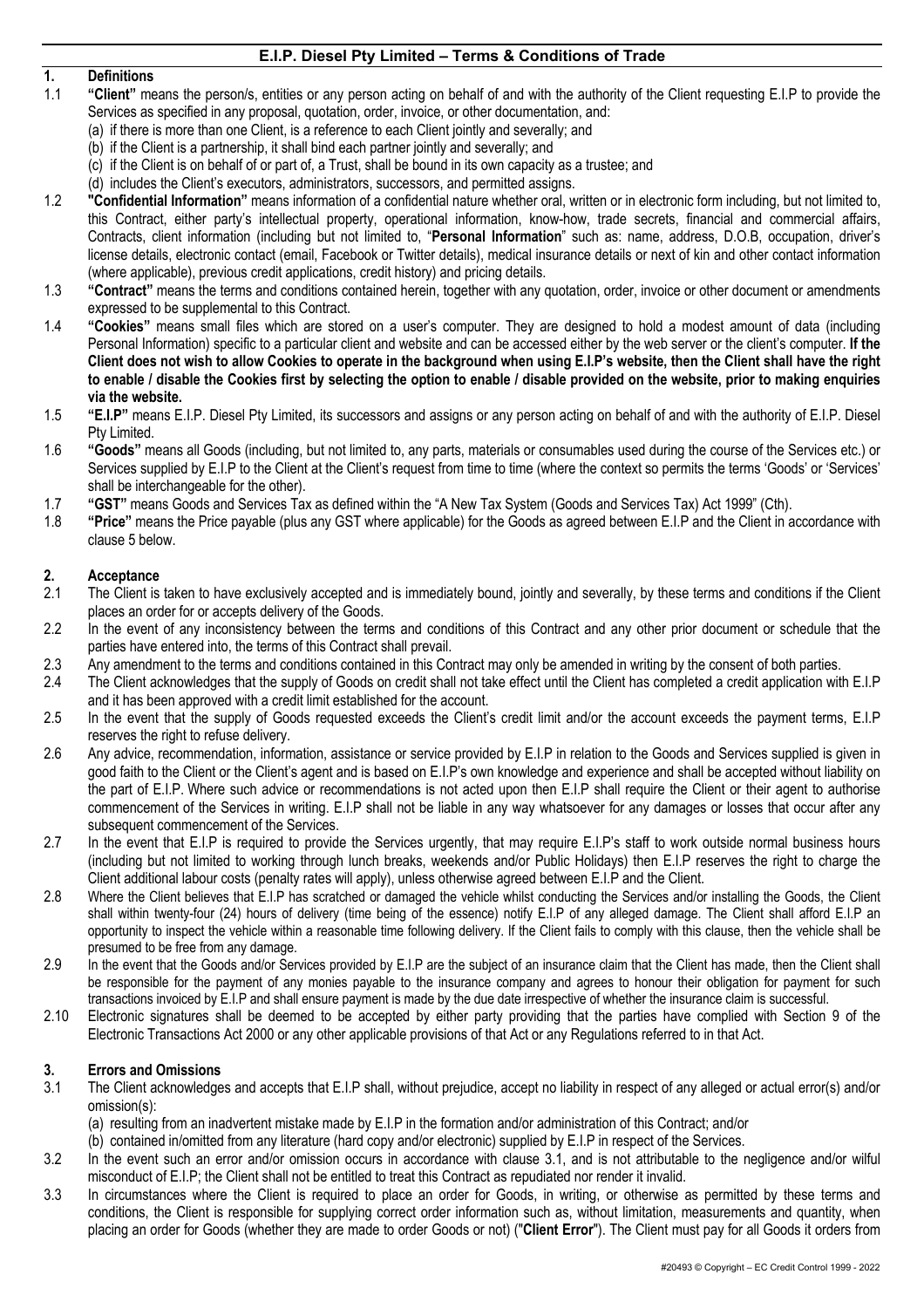E.I.P notwithstanding that such Goods suffer from a Client Error and notwithstanding that the Client has not taken or refuses to take Delivery of such Goods. E.I.P is entitled to, at its absolute discretion to waive its right under this sub-clause in relation to Client Errors.

## **4. Change in Control**

4.1 The Client shall give E.I.P not less than fourteen (14) days prior written notice of any proposed change of ownership of the Client and/or any other change in the Client's details (including but not limited to, changes in the Client's name, address, contact phone or fax number/s, change of trustees, or business practice). The Client shall be liable for any loss incurred by E.I.P as a result of the Client's failure to comply with this clause.

#### **5. Price and Payment**

- 5.1 At E.I.P's sole discretion, the Price shall be either:
	- (a) as indicated on any invoice provided by E.I.P to the Client; or
	- (b) E.I.P's quoted Price (subject to clause 6.1) which will be valid for the period stated in the quotation or otherwise for a period of thirty (30) days.
- 5.2 At E.I.P's sole discretion, a non-refundable deposit may be required.
- 5.3 Time for payment for the Goods being of the essence, the Price will be payable by the Client on the date/s determined by E.I.P, which may be:
	- (a) on or before delivery of the Goods;
	- (b) on completion of the Services;
	- (c) thirty (30) days following the end of the month in which a statement is posted to the Client's address or address for notices;
	- (d) the date specified on any invoice or other form as being the date for payment; or
	- (e) failing any notice to the contrary, the date which is seven (7) days following the date of any invoice given to the Client by E.I.P.
- 5.4 Payment may be made by cash, electronic/on-line banking, credit card (a surcharge may apply per transaction), or by any other method as agreed to between the Client and E.I.P.
- 5.5 E.I.P may in its discretion allocate any payment received from the Client towards any invoice that E.I.P determines and may do so at the time of receipt or at any time afterwards. On any default by the Client E.I.P may re-allocate any payments previously received and allocated. In the absence of any payment allocation by E.I.P, payment will be deemed to be allocated in such manner as preserves the maximum value of E.I.P's Purchase Money Security Interest (as defined in the PPSA) in the Goods.
- 5.6 The Client shall not be entitled to set off against, or deduct from the Price, any sums owed or claimed to be owed to the Client by E.I.P nor to withhold payment of any invoice because part of that invoice is in dispute. Once in receipt of an invoice for payment, if any part of the invoice is in dispute, then the Client must notify E.I.P in writing within three (3) business days, the invoice shall remain due and payable for the full amount, until such time as E.I.P investigates the dispute claim, no credit shall be passed for refund until the review is completed. Failure to make payment may result in E.I.P placing the Client's account into default and subject to default interest in accordance with clause 16.1.
- 5.7 Unless otherwise stated the Price does not include GST. In addition to the Price, the Client must pay to E.I.P an amount equal to any GST E.I.P must pay for any supply by E.I.P under this or any other agreement for the sale of the Goods. The Client must pay GST, without deduction or set-off of any other amounts, at the same time and on the same basis as the Client pays the Price. In addition, the Client must pay any other taxes and duties that may be applicable in addition to the Price except where they are expressly included in the Price.

## **6. Additional Charges**

- 6.1 E.I.P reserves the right to change the Price:
	- (a) if a variation to the Goods which is to be provided is requested; or
	- (b) if a variation to the Services originally scheduled (including any applicable plans and specifications) is requested; or
	- (c) if during the course of the Services, the Goods are not or cease to be available from E.I.P's third-party suppliers or the acquired part is deemed to not be compliant to complete the repair/s, then E.I.P reserves the right to provide alternate/upgraded Goods subject to prior confirmation and agreement of both parties; or
	- (d) where additional Services are required due to the discovery of hidden or unidentifiable difficulties (including, but not limited to, further faults which are found upon disassembly and/or further inspection etc) which are only discovered upon commencement of the Services; or
	- (e) as a result of fluctuations in currency exchange rates or increases to E.I.P in the cost of taxes, levies, freight charges, travel, labour or materials which are beyond E.I.P's control.
- 6.2 Variations will be charged for on the basis of E.I.P's quotation, and will be detailed in writing, and shown as variations on E.I.P's invoice. The Client shall be required to respond to any variation submitted by E.I.P within ten (10) working days. Failure to do so will entitle E.I.P to add the cost of the variation to the Price. Payment for all variations must be made in full at the time of their completion.
- 6.3 Where E.I.P is requested to store the Client's part and/or vehicle, or where the part and/or vehicle is not collected within twenty-four (24) hours of advice to the Client that it is ready for collection, then E.I.P (at its sole discretion) may charge a fee for storage.
- 6.4 All tow and/or salvage fees will be charged to the Client and will be added to the Price.
- 6.5 If E.I.P has been requested by the Client to diagnose a fault that requires disassembly and/or testing, all costs involved will be charged to the Client irrespective of whether or not the repair goes ahead.
- 6.6 The Client acknowledges and agrees that E.I.P shall be entitled to: (a) retain any components replaced during the provision of the Services; and (b) the right to retain all proceeds obtained from the sale of such components to any auto recycler or salvage yard.

## **7. Delivery**

- 7.1 Delivery ("**Delivery**") of the Goods is taken to occur at the time that:
- (a) the Client or the Client's nominated carrier takes possession of the Goods at E.I.P's address; or
- (b) E.I.P (or E.I.P's nominated carrier) delivers the Goods to the Client's nominated address even if the Client is not present at the address. 7.2 At E.I.P's sole discretion, the cost of Delivery is in addition to the Price.
- 7.3 The Client must take Delivery by receipt or collection of the Goods whenever they are tendered for Delivery.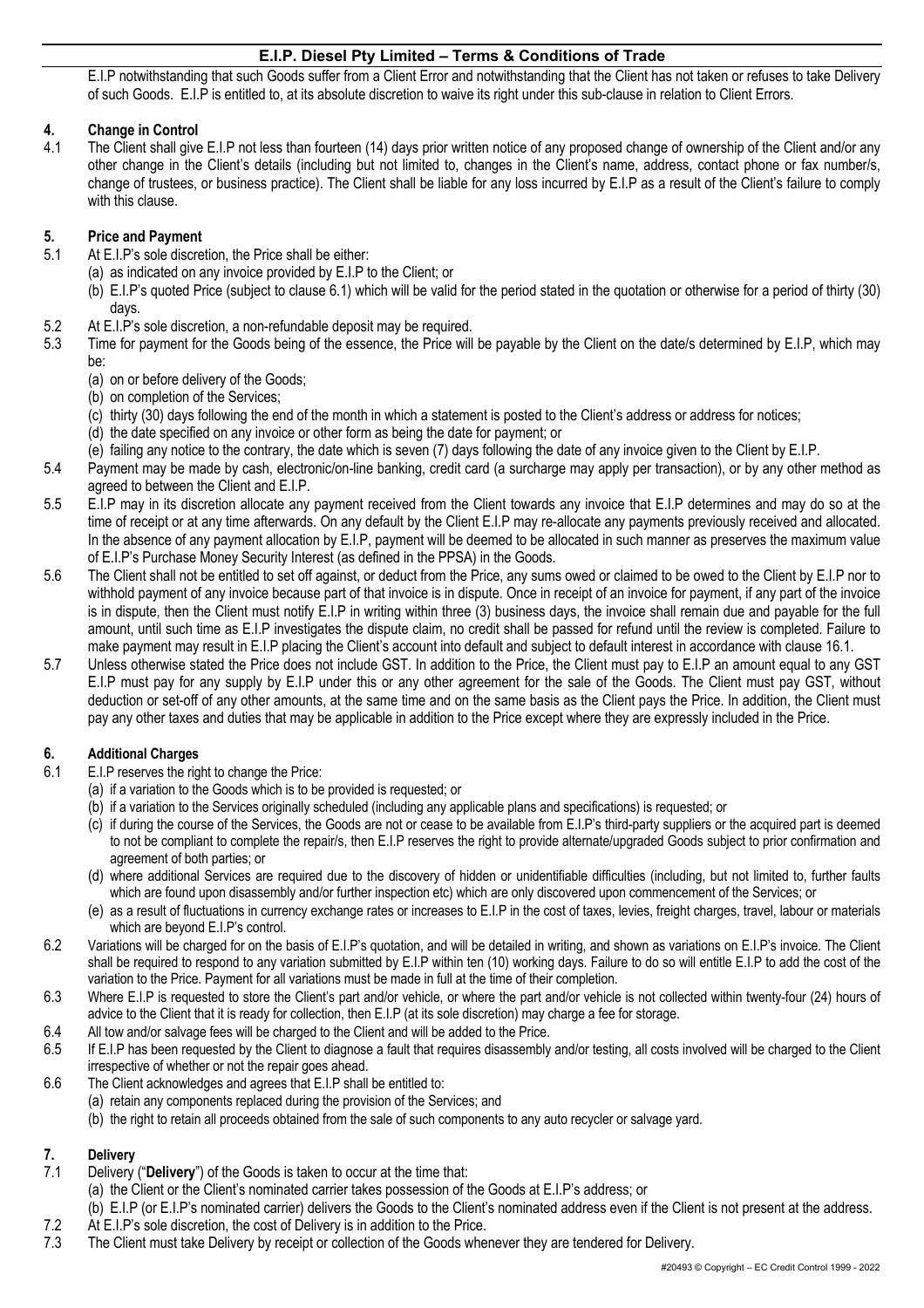7.4 Any time specified by E.I.P for Delivery of the Goods is an estimate only and E.I.P will not be liable for any loss or damage incurred by the Client because of Delivery being late. However, both parties agree that they shall make every endeavour to enable the Goods to be delivered at the time and place as was arranged between both parties. If E.I.P is unable to supply the Goods as agreed solely due to any action or inaction of the Client, then E.I.P shall be entitled to charge a reasonable fee for redelivery and/or storage.

#### **8. Risk**

- 8.1 Risk of damage to or loss of the Goods passes to the Client on Delivery and the Client must insure the Goods on or before Delivery.
- 8.2 If any of the Goods are damaged or destroyed following Delivery but prior to ownership passing to the Client, E.I.P is entitled to receive all insurance proceeds payable for the Goods. The production of these terms and conditions by E.I.P is sufficient evidence of E.I.P's rights to receive the insurance proceeds without the need for any person dealing with E.I.P to make further enquiries.
- 8.3 If the Client requests E.I.P to leave Goods outside E.I.P's premises for collection or to deliver the Goods to an unattended location, then such Goods shall be left at the Client's sole risk.
- 8.4 The Client acknowledges and accepts that:
	- (a) where E.I.P has performed temporary repairs that:
		- (i) E.I.P offers no guarantee against the reoccurrence of the initial fault, or any further damage caused; and
		- (ii) E.I.P will immediately advise the Client of the fault and shall provide the Client with an estimate for the full repair required.
	- (b) E.I.P is only responsible for Goods that are replaced by E.I.P and does not at any stage accept any liability in respect of previous services and/or materials supplied by any other third party that subsequently fail and found to be the source of the failure, the Client agrees to indemnify E.I.P against any loss or damage to the Goods, or caused by the Goods, or any part thereof howsoever arising; and
	- (c) in the event the Client requests E.I.P to work on a vehicle and leaves the vehicle and/or the keys at E.I.P's premises whilst the site is unattended, then E.I.P shall not be responsible for the security of the vehicle or the keys, and shall not be held liable for any loss, damages or costs howsoever resulting.
- 8.5 E.I.P shall not be liable for the loss of or damage to the Client's vehicle, its accessories or contents while being repaired or operated in connection with the authorised Services unless caused by the negligence of E.I.P, or E.I.P's employees.
- 8.6 E.I.P will accept no responsibility for valuables or other items left in the Client's vehicle. It is the Client's responsibility to remove any valuables from the Client's vehicle prior to servicing/repair.
- 8.7 It is the Client's responsibility to ensure that the Client's vehicle is insured against all possible damage (including, but not limited to, the perils of accident, fire, theft and burglary and all other usual risks) whilst stored at E.I.P's premises. The vehicle is at all times stored and repaired at the Client's sole risk.

### **9. Testing of vehicles**

9.1 E.I.P or its employees may test drive or carry out tests on the vehicle at E.I.P's discretion. E.I.P will not be liable for (and the Client indemnifies E.I.P against) any damages caused to, or by, the vehicle during such tests, collecting or delivery unless it arises from the recklessness or wilful misconduct of E.I.P or its employees.

## **10. Compliance with Laws**

- 10.1 The Client and E.I.P shall comply with the provisions of all statutes, regulations and bylaws of government, local and other public authorities that may be applicable to the Services.
- 10.2 Where the Client has supplied products for E.I.P to complete the Services, the Client acknowledges that it accepts responsibility for the suitability of purpose, quality and any faults inherent in those products. However, if in E.I.P's opinion, it is believed that the products supplied will not conform to the state regulations, then E.I.P shall be entitled, without prejudice, to halt the Services until the appropriate conforming products are sourced and all costs associated with such a change to the plans and design will be invoiced in accordance with clause 6.2. *Modern Slavery*
- 10.3 For the purposes of clauses 10.3 to 10.8:
	- (a) "**Act**" means the *Modern Slavery Act 2018 (cth)*
	- (b) "**Modern Slavery**", "**Modern Slavery Statement**" and "**Reporting Entity**" have the meanings given by the Act.
- 10.4 If the Client is a Reporting Entity, it shall comply with all of its obligations under the Act.
- 10.5 Whether the Client is a Reporting Entity or not, the Client shall:
	- (a) use reasonable endeavours to identify, assess and address risks of Modern Slavery practices in its operations and supply chains;
	- (b) use its reasonable endeavours to ensure that the personnel responsible for managing the operations and supply chains used for the purposes of the Contract have undertaken suitable training to identify and report Modern Slavery;
	- (c) use its reasonable endeavours to ensure that if at any time the Client becomes aware of Modern Slavery practices in its operations and supply chains, the Client must as soon as reasonably practicable take all reasonable steps to address or remove these practices;
	- (d) provide to E.I.P a copy of any Modern Slavery Statement that it submits under the Act within seven (7) days of so doing; and
	- (e) within seven (7) days of E.I.P's request (or such longer period as E.I.P agrees), provide to E.I.P any information or assistance reasonable requested by E.I.P;
		- (i) concerning the Client's compliance with the Act;
		- (ii) concerning the Client's operations and supply chains;
		- (iii) to enable E.I.P to prepare a Modern Slavery Statement or otherwise comply with the Act; or
		- (iv) to enable E.I.P to assess and address risks of Modern Slavery practices in its operations and supply chains.
- 10.6 The parties agree that in the circumstances a breach arises pursuant to this clause or the terms of the Act, the parties will try and resolve the breach by way of remediation and E.I.P will be able to terminate the Contract for any breach by the Client.
- 10.7 The Client warrants that any information supplied to E.I.P is true and accurate and may be relied upon for the purposes of the Act.
- 10.8 The Client shall indemnify E.I.P against any loss or liability suffered by E.I.P as a result of the Client's breach of this clause 10.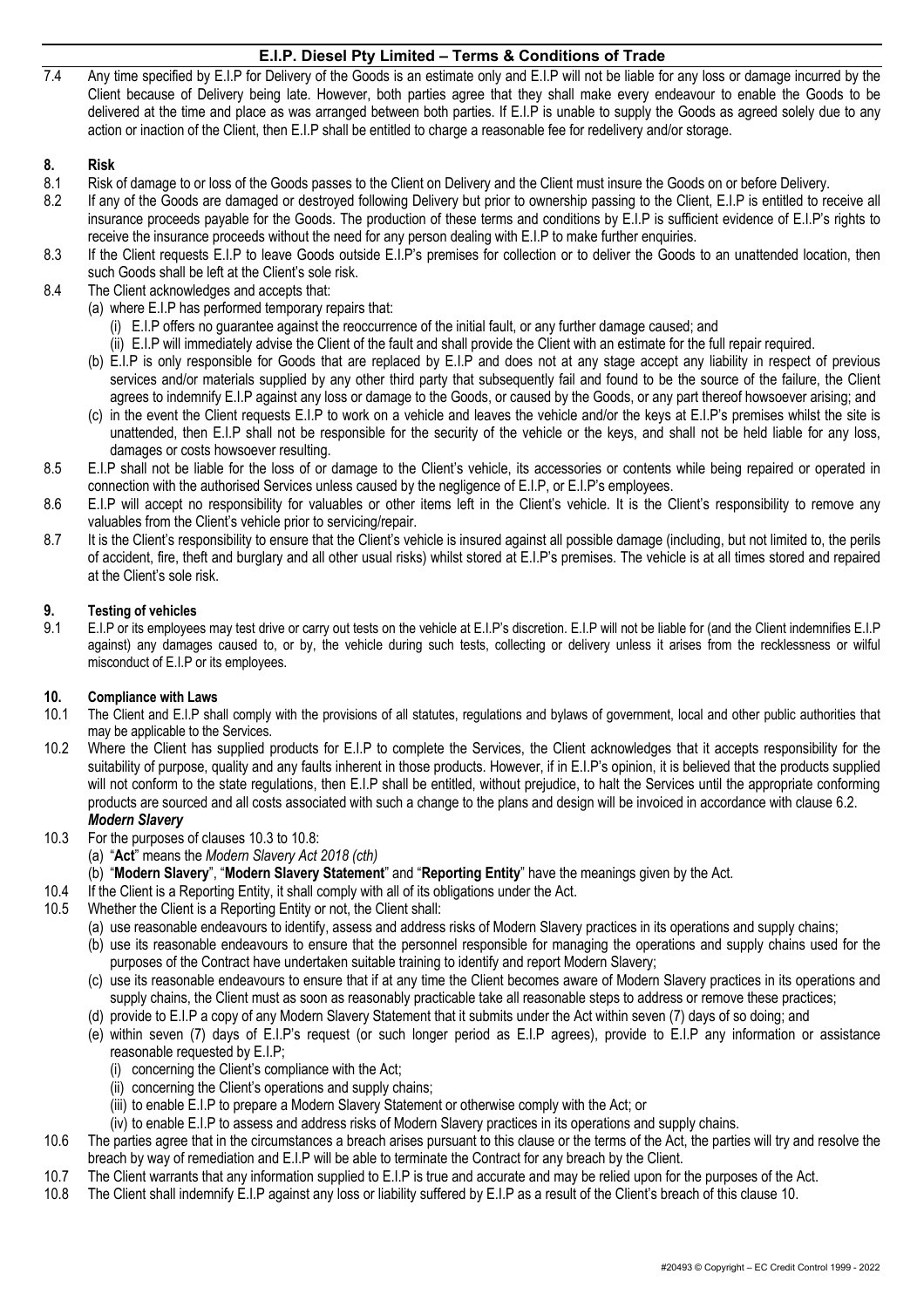# **11. Title**

- E.I.P and the Client agree that ownership of the Goods shall not pass until:
	- (a) the Client has paid E.I.P all amounts owing to E.I.P; and
	- (b) the Client has met all of its other obligations to E.I.P.
- 11.2 Receipt by E.I.P of any form of payment other than cash shall not be deemed to be payment until that form of payment has been honoured, cleared or recognised.
- 11.3 It is further agreed that, until ownership of the Goods passes to the Client in accordance with clause 11.1:
	- (a) the Client is only a bailee of the Goods and must return the Goods to E.I.P on request;
		- (b) the Client holds the benefit of the Client's insurance of the Goods on trust for E.I.P and must pay to E.I.P the proceeds of any insurance in the event of the Goods being lost, damaged or destroyed;
		- (c) the Client must not sell, dispose, or otherwise part with possession of the Goods other than in the ordinary course of business and for market value. If the Client sells, disposes or parts with possession of the Goods then the Client must hold the proceeds of any such act on trust for E.I.P and must pay or deliver the proceeds to E.I.P on demand;
		- (d) the Client should not convert or process the Goods or intermix them with other goods but if the Client does so then the Client holds the resulting product on trust for the benefit of E.I.P and must sell, dispose of or return the resulting product to E.I.P as it so directs;
		- (e) the Client irrevocably authorises E.I.P to enter any premises where E.I.P believes the Goods are kept and recover possession of the Goods;
		- (f) E.I.P may recover possession of any Goods in transit whether or not Delivery has occurred;
		- (g) the Client shall not charge or grant an encumbrance over the Goods nor grant nor otherwise give away any interest in the Goods while they remain the property of E.I.P;
		- (h) E.I.P may commence proceedings to recover the Price of the Goods sold notwithstanding that ownership of the Goods has not passed to the Client.

#### **12. Personal Property Securities Act 2009 ("PPSA")**

- 12.1 In this clause financing statement, financing change statement, security agreement, and security interest has the meaning given to it by the PPSA.
- 12.2 Upon assenting to these terms and conditions in writing the Client acknowledges and agrees that these terms and conditions constitute a security agreement for the purposes of the PPSA and creates a security interest in all Goods that have previously been supplied and that will be supplied in the future by E.I.P to the Client, and the proceeds from such Goods.
- 12.3 The Client undertakes to:
	- (a) promptly sign any further documents and/or provide any further information (such information to be complete, accurate and up-to-date in all respects) which E.I.P may reasonably require to;
		- (i) register a financing statement or financing change statement in relation to a security interest on the Personal Property Securities Register;
		- (ii) register any other document required to be registered by the PPSA; or
		- (iii) correct a defect in a statement referred to in clause 12.3(a)(i) or 12.3(a)(ii);
	- (b) indemnify, and upon demand reimburse, E.I.P for all expenses incurred in registering a financing statement or financing change statement on the Personal Property Securities Register established by the PPSA or releasing any Goods charged thereby;
	- (c) not register a financing change statement in respect of a security interest without the prior written consent of E.I.P;
	- (d) not register, or permit to be registered, a financing statement or a financing change statement in relation to the Goods or the proceeds of such Goods in favour of a third party without the prior written consent of E.I.P;
	- (e) immediately advise E.I.P of any material change in its business practices of selling the Goods which would result in a change in proceeds derived from such sales.
- 12.4 E.I.P and the Client agree that sections 96, 115 and 125 of the PPSA do not apply to the security agreement created by these terms and conditions.
- 12.5 The Client waives their rights to receive notices under sections 95, 118, 121(4), 130, 132(3)(d) and 132(4) of the PPSA.
- 12.6 The Client waives their rights as a grantor and/or a debtor under sections 142 and 143 of the PPSA.
- 12.7 Unless otherwise agreed to in writing by E.I.P, the Client waives their right to receive a verification statement in accordance with section 157 of the PPSA.
- 12.8 The Client must unconditionally ratify any actions taken by E.I.P under clauses 12.3 to 12.5.
- 12.9 Subject to any express provisions to the contrary (including those contained in this clause 12), nothing in these terms and conditions is intended to have the effect of contracting out of any of the provisions of the PPSA.

#### **13. Security and Charge**

- 13.1 In consideration of E.I.P agreeing to supply the Goods, the Client charges all of its rights, title and interest (whether joint or several) in any land, realty or other assets capable of being charged, owned by the Client either now or in the future, and the Client grants a security interest in all of its present and after-acquired property for the purposes of, including but not limited to registering E.I.P's security interest over the Client on the PPSA, to secure the performance by the Client of its obligations under these terms and conditions (including, but not limited to, the payment of any money).
- 13.2 The Client indemnifies E.I.P from and against all E.I.P's costs and disbursements including legal costs on a solicitor and own client basis incurred in exercising E.I.P's rights under this clause.
- 13.3 The Client irrevocably appoints E.I.P and each director of E.I.P as the Client's true and lawful attorney/s to perform all necessary acts to give effect to the provisions of this clause 13 including, but not limited to, signing any document on the Client's behalf.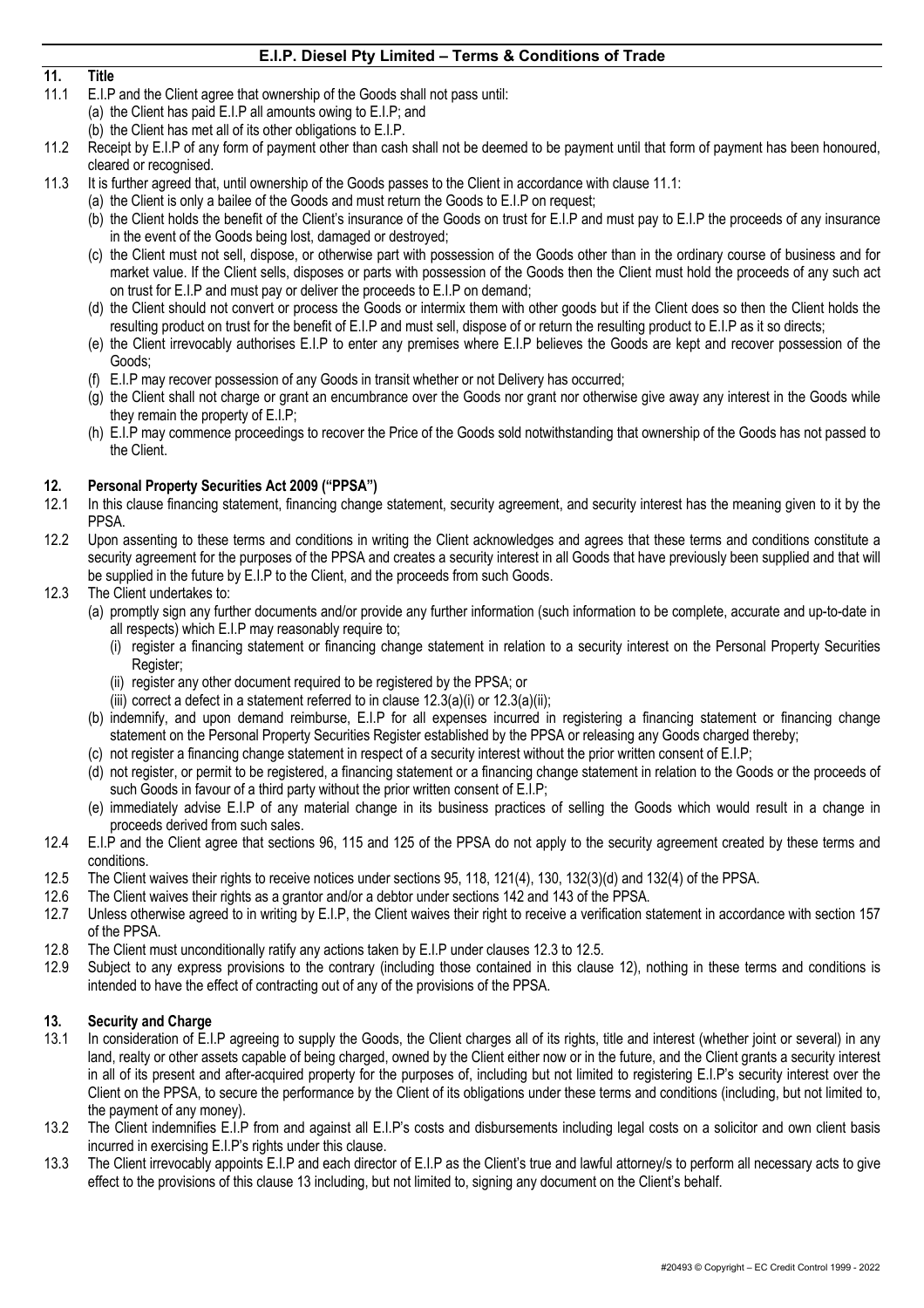- **14. Defects, Warranties and Returns, Competition and Consumer Act 2010 (CCA)**<br>**14.1** Subject to the conditions of warranty set out in clause Error! Reference sour
- Subject to the conditions of warranty set out in clause **Error! Reference source not found.** E.I.P warrants that if any defect in any workmanship of E.I.P becomes apparent and is reported to E.I.P within six (6) months of the date of delivery (time being of the essence) then E.I.P will either (at E.I.P's sole discretion) replace or remedy the workmanship.
- 14.2 The Client must inspect the Goods on Delivery and must within forty-eight (48) hours of Delivery notify E.I.P in writing of any evident defect/damage, shortage in quantity, or failure to comply with the description or quote. The Client must notify any other alleged defect in the Goods as soon as reasonably possible after any such defect becomes evident. Upon such notification the Client must allow E.I.P to inspect the Goods.
- 14.3 Under applicable State, Territory and Commonwealth Law (including, without limitation the CCA), certain statutory implied guarantees and warranties (including, without limitation the statutory guarantees under the CCA) may be implied into these terms and conditions (**Non-Excluded Guarantees**).
- 14.4 E.I.P acknowledges that nothing in these terms and conditions purports to modify or exclude the Non-Excluded Guarantees.
- 14.5 Except as expressly set out in these terms and conditions or in respect of the Non-Excluded Guarantees, E.I.P makes no warranties or other representations under these terms and conditions including but not limited to the quality or suitability of the Goods. E.I.P's liability in respect of these warranties is limited to the fullest extent permitted by law.
- 14.6 If the Client is a consumer within the meaning of the CCA, E.I.P's liability is limited to the extent permitted by section 64A of Schedule 2.
- 14.7 If E.I.P is required to replace the Goods under this clause or the CCA, but is unable to do so, E.I.P may refund any money the Client has paid for the Goods.
- 14.8 If the Client is not a consumer within the meaning of the CCA, E.I.P's liability for any defect or damage in the Goods is:
	- (a) limited to the value of any express warranty or warranty card provided to the Client by E.I.P at E.I.P's sole discretion;
		- (b) limited to any warranty to which E.I.P is entitled, if E.I.P did not manufacture the Goods;
		- (c) otherwise negated absolutely.
- 14.9 Subject to this clause 14, returns will only be accepted provided that:
	- (a) the Client has complied with the provisions of clause 14.2; and
	- (b) E.I.P has agreed that the Goods are defective; and
	- (c) the Goods are returned within a reasonable time at the Client's cost (if that cost is not significant); and
	- (d) the Goods are returned in as close a condition to that in which they were delivered as is possible.
- 14.10 Notwithstanding clauses 14.2 to 14.9 but subject to the CCA, E.I.P shall not be liable for any defect or damage which may be caused or partly caused by or arise as a result of:
	- (a) the Client failing to properly maintain or store any Goods;
	- (b) the Client using the Goods for any purpose other than that for which they were designed;
	- (c) the Client continuing the use of any Goods after any defect became apparent or should have become apparent to a reasonably prudent operator or user;
	- (d) the Client failing to follow any instructions or guidelines provided by E.I.P;
	- (e) fair wear and tear, any accident, or act of God.
- 14.11 In the case of second hand Goods, unless the Client is a consumer under the CCA, the Client acknowledges that it has had full opportunity to inspect the second hand Goods prior to Delivery and accepts them with all faults and that to the extent permitted by law no warranty is given by E.I.P as to the quality or suitability for any purpose and any implied warranty, statutory or otherwise, is expressly excluded. The Client acknowledges and agrees that E.I.P has agreed to provide the Client with the second hand Goods and calculated the Price of the second hand Goods in reliance of this clause 14.11.
- 14.12 E.I.P may in its absolute discretion accept non-defective Goods for return in which case E.I.P may require the Client to pay handling fees of up to seventeen and a half percent (17.5%) of the value of the returned Goods plus any freight costs.
- 14.13 Notwithstanding anything contained in this clause if E.I.P is required by a law to accept a return, then E.I.P will only accept a return on the conditions imposed by that law.
- 14.14 Subject to clause 14.2, customised, or non-stocklist items or Goods made or ordered to the Client's specifications are not acceptable for credit or return.

#### **15. Intellectual Property**

- 15.1 Where E.I.P has designed, drawn or developed Goods for the Client, then the copyright in any designs and drawings and documents shall remain the property of E.I.P. Under no circumstances may such designs, drawings and documents be used without the express written approval of E.I.P.
- 15.2 The Client warrants that all designs, specifications, or instructions given to E.I.P will not cause E.I.P to infringe any patent, registered design or trademark in the execution of the Client's order and the Client agrees to indemnify E.I.P against any action taken by a third party against E.I.P in respect of any such infringement.
- 15.3 The Client agrees that E.I.P may (at no cost) use for the purposes of marketing or entry into any competition, any documents, designs, drawings or Goods which E.I.P has created for the Client.

#### **16. Default and Consequences of Default**

- 16.1 Interest on overdue invoices shall accrue daily from the date when payment becomes due, until the date of payment, at a rate of two and a half percent (2.5%) per calendar month (and at E.I.P's sole discretion such interest shall compound monthly at such a rate) after as well as before any judgment.
- 16.2 If the Client owes E.I.P any money, the Client shall indemnify E.I.P from and against all costs and disbursements:
	- (a) incurred; and/or
		- (b) which would be incurred and/or
		- (c) for which by the Client would be liable;

in regard to legal costs on a solicitor and own client basis, internal administration fees, E.I.P's Contract fees owing for breach of these terms and conditions', including, but not limited to, contract default fees and/or recovery costs (if applicable), as well as bank dishonour fees.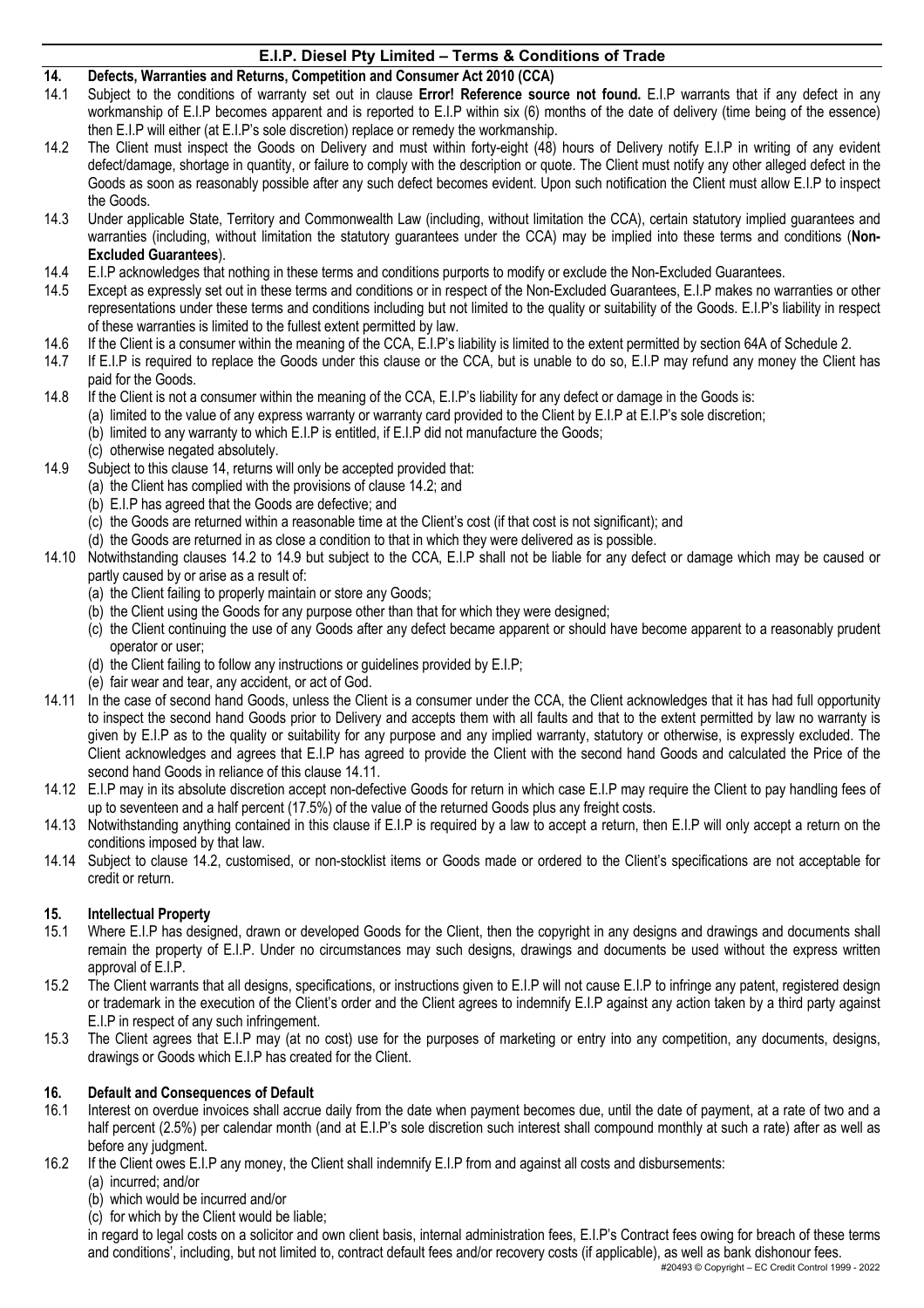- 16.3 Further to any other rights or remedies E.I.P may have under this Contract, if a Client has made payment to E.I.P, and the transaction is subsequently reversed, the Client shall be liable for the amount of the reversed transaction, in addition to any further costs incurred by E.I.P under this clause 16 where it can be proven that such reversal is found to be illegal, fraudulent or in contravention to the Client's obligations under this Contract.
- 16.4 Without prejudice to E.I.P's other remedies at law E.I.P shall be entitled to cancel all or any part of any order of the Client which remains unfulfilled and all amounts owing to E.I.P shall, whether or not due for payment, become immediately payable if:
	- (a) any money payable to E.I.P becomes overdue, or in E.I.P's opinion the Client will be unable to make a payment when it falls due;
	- (b) the Client has exceeded any applicable credit limit provided by E.I.P;
	- (c) the Client becomes insolvent, convenes a meeting with its creditors or proposes or enters into an arrangement with creditors, or makes an assignment for the benefit of its creditors; or
	- (d) a receiver, manager, liquidator (provisional or otherwise) or similar person is appointed in respect of the Client or any asset of the Client.

#### **17. Cancellation**

- 17.1 Without prejudice to any other remedies E.I.P may have, if at any time the Client is in breach of any obligation (including those relating to payment) under these terms and conditions E.I.P may suspend or terminate the supply of Goods to the Client. E.I.P will not be liable to the Client for any loss or damage the Client suffers because E.I.P has exercised its rights under this clause.
- 17.2 E.I.P may cancel any Contract to which these terms and conditions apply or cancel Delivery of Goods at any time before the Goods are delivered by giving written notice to the Client. On giving such notice E.I.P shall repay to the Client any money paid by the Client for the Goods. E.I.P shall not be liable for any loss or damage whatsoever arising from such cancellation.
- 17.3 If the Client cancels Delivery of Goods, the Client shall be liable for all losses incurred (whether direct or indirect) by E.I.P as a direct result of the cancellation (including, but not limited to, any loss of profits).
- 17.4 Cancellation of orders for Goods made to the Client's specifications, or for non-stocklist items, will not be accepted once production has commenced, or an order has been placed.

#### **18. Privacy Policy**

- 18.1 All emails, documents, images, or other recorded information held or used by E.I.P is Personal Information, as defined and referred to in clause 18.3, and therefore considered Confidential Information. E.I.P acknowledges its obligation in relation to the handling, use, disclosure and processing of Personal Information pursuant to the Privacy Act 1988 ("the Act") including the Part IIIC of the Act being Privacy Amendment (Notifiable Data Breaches) Act 2017 (NDB) and any statutory requirements, where relevant in a European Economic Area ("EEA"), under the EU Data Privacy Laws (including the General Data Protection Regulation "GDPR") (collectively, "EU Data Privacy Laws"). E.I.P acknowledges that in the event it becomes aware of any data breaches and/or disclosure of the Client's Personal Information, held by E.I.P that may result in serious harm to the Client, E.I.P will notify the Client in accordance with the Act and/or the GDPR. Any release of such Personal Information must be in accordance with the Act and the GDPR (where relevant) and must be approved by the Client by written consent, unless subject to an operation of law.
- 18.2 Notwithstanding clause 18.1, privacy limitations will extend to E.I.P in respect of Cookies where the Client utilises E.I.P's website to make enquiries. E.I.P agrees to display reference to such Cookies and/or similar tracking technologies, such as pixels and web beacons (if applicable), such technology allows the collection of Personal Information such as the Client's:
	- (a) IP address, browser, email client type and other similar details;
	- (b) tracking website usage and traffic; and
	- (c) reports are available to E.I.P when E.I.P sends an email to the Client, so E.I.P may collect and review that information ("collectively Personal Information")

If the Client consents to E.I.P's use of Cookies on E.I.P's website and later wishes to withdraw that consent, the Client may manage and control E.I.P's privacy controls via the Client's web browser, including removing Cookies by deleting them from the browser history when exiting the site.

- 18.3 The Client agrees that E.I.P may exchange information about the Client with those credit providers and with related body corporates for the following purposes:
	- (a) to assess an application by the Client; and/or
	- (b) to notify other credit providers of a default by the Client; and/or
	- (c) to exchange information with other credit providers as to the status of this credit account, where the Client is in default with other credit providers; and/or
	- (d) to assess the creditworthiness of the Client including the Client's repayment history in the preceding two (2) years.
- 18.4 The Client consents to E.I.P being given a consumer credit report to collect personal credit information relating to any overdue payment on commercial credit.
- 18.5 The Client agrees that personal credit information provided may be used and retained by E.I.P for the following purposes (and for other agreed purposes or required by):
	- (a) the provision of Goods; and/or
	- (b) analysing, verifying and/or checking the Client's credit, payment and/or status in relation to the provision of Goods; and/or
	- (c) processing of any payment instructions, direct debit facilities and/or credit facilities requested by the Client; and/or
	- (d) enabling the collection of amounts outstanding in relation to the Goods.
- 18.6 E.I.P may give information about the Client to a CRB for the following purposes:
	- (a) to obtain a consumer credit report;
	- (b) allow the CRB to create or maintain a credit information file about the Client including credit history.
- 18.7 The information given to the CRB may include:
	- (a) Personal Information as outlined in 18.3 above;
	- (b) name of the credit provider and that E.I.P is a current credit provider to the Client;
	- (c) whether the credit provider is a licensee;
	- (d) type of consumer credit;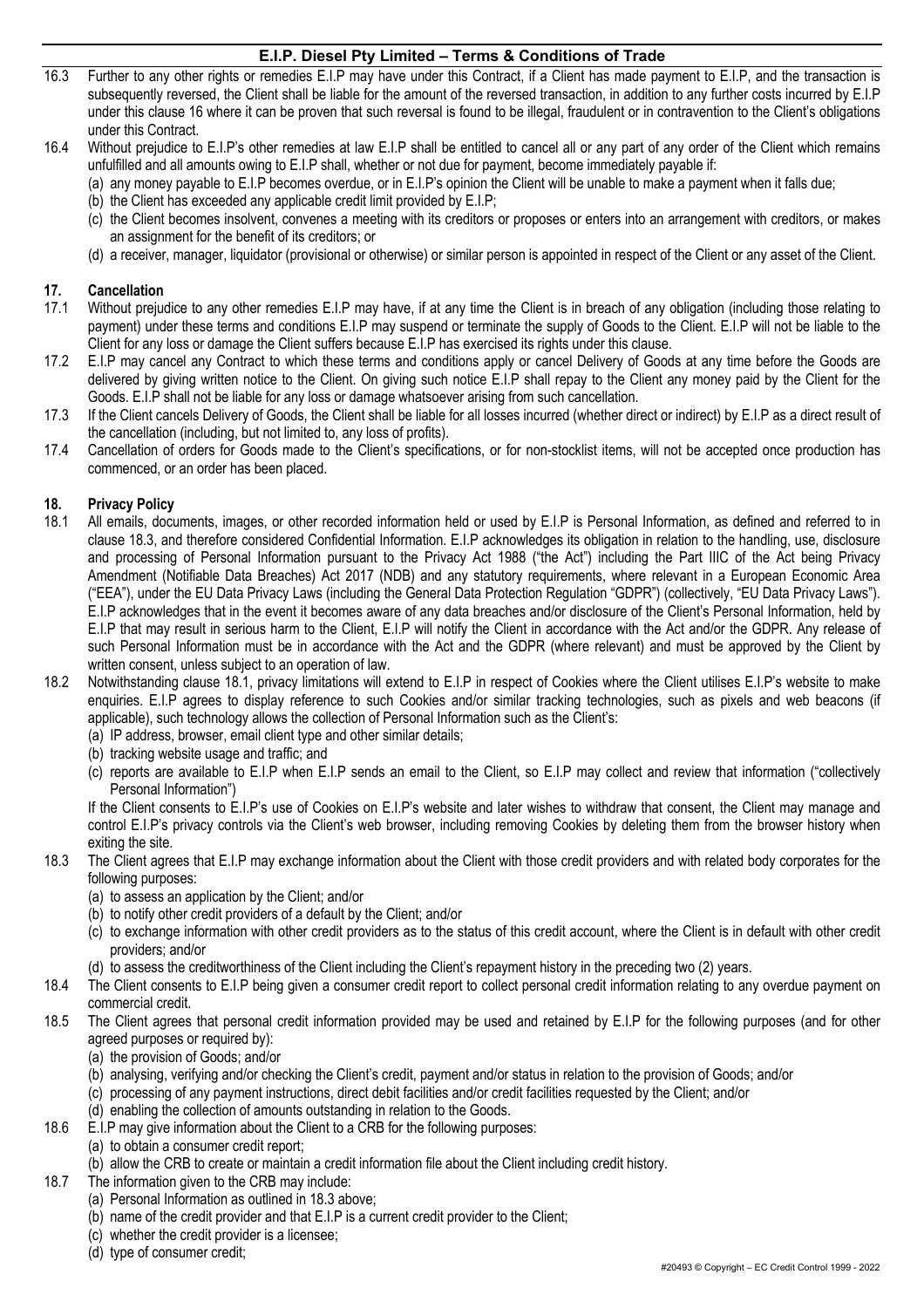- (e) details concerning the Client's application for credit or commercial credit (e.g. date of commencement/termination of the credit account and the amount requested);
- (f) advice of consumer credit defaults (provided E.I.P is a member of an approved OAIC External Disputes Resolution Scheme), overdue accounts, loan repayments or outstanding monies which are overdue by more than sixty (60) days and for which written notice for request of payment has been made and debt recovery action commenced or alternatively that the Client no longer has any overdue accounts and E.I.P has been paid or otherwise discharged and all details surrounding that discharge (e.g. dates of payments);
- (g) information that, in the opinion of E.I.P, the Client has committed a serious credit infringement;
- (h) advice that the amount of the Client's overdue payment is equal to or more than one hundred and fifty dollars (\$150).
- 18.8 The Client shall have the right to request (by e-mail) from E.I.P:
	- (a) a copy of the Personal Information about the Client retained by E.I.P and the right to request that E.I.P correct any incorrect Personal Information; and
		- (b) that E.I.P does not disclose any Personal Information about the Client for the purpose of direct marketing.
- 18.9 E.I.P will destroy Personal Information upon the Client's request (by e-mail) or if it is no longer required unless it is required to fulfil the obligations of this Contract or is required to be maintained and/or stored in accordance with the law.
- 18.10 The Client can make a privacy complaint by contacting E.I.P via e-mail. E.I.P will respond to that complaint within seven (7) days of receipt and will take all reasonable steps to reach a decision on the complaint within thirty (30) days of receipt of the complaint. If the Client is not satisfied with the resolution provided, the Client can make a complaint to the Information Commissioner at www.oaic.gov.au.

#### **19. Unpaid Sellers Rights**

- 19.1 Where the Client has left any item with E.I.P for repair, modification, exchange or for E.I.P to perform any other service in relation to the item and E.I.P has not received or been tendered the whole of any monies owing to it by the Client, E.I.P shall have, until all monies owing to E.I.P are paid:
	- (a) a lien on the item; and
	- (b) the right to retain or sell the item, such sale to be undertaken in accordance with any legislation applicable to the sale or disposal of uncollected goods.
- 19.2 The lien of E.I.P shall continue despite the commencement of proceedings, or judgment for any monies owing to E.I.P having been obtained against the Client.

#### **20. Service of Notices**

- 20.1 Any written notice given under this Contract shall be deemed to have been given and received:
	- (a) by handing the notice to the other party, in person;
		- (b) by leaving it at the address of the other party as stated in this Contract;
		- (c) by sending it by registered post to the address of the other party as stated in this Contract;
		- (d) if sent by facsimile transmission to the fax number of the other party as stated in this Contract (if any), on receipt of confirmation of the transmission;
	- (e) if sent by email to the other party's last known email address.
- 20.2 Any notice that is posted shall be deemed to have been served, unless the contrary is shown, at the time when by the ordinary course of post, the notice would have been delivered.

#### **21. Trusts**

- 21.1 If the Client at any time upon or subsequent to entering in to the Contract is acting in the capacity of trustee of any trust ("Trust") then whether or not E.I.P may have notice of the Trust, the Client covenants with E.I.P as follows:
	- (a) the Contract extends to all rights of indemnity which the Client now or subsequently may have against the Trust and the trust fund;
	- (b) the Client has full and complete power and authority under the Trust to enter into the Contract and the provisions of the Trust do not purport to exclude or take away the right of indemnity of the Client against the Trust or the trust fund. The Client will not release the right of indemnity or commit any breach of trust or be a party to any other action which might prejudice that right of indemnity;
	- (c) the Client will not without consent in writing of E.I.P (E.I.P will not unreasonably withhold consent), cause, permit, or suffer to happen any of the following events:
		- (i) the removal, replacement or retirement of the Client as trustee of the Trust;
		- (ii) any alteration to or variation of the terms of the Trust;
		- (iii) any advancement or distribution of capital of the Trust; or
		- (iv) any resettlement of the trust property.

#### **22. General**

- 22.1 Any dispute or difference arising as to the interpretation of these terms and conditions or as to any matter arising herein, shall be submitted to, and settled by, mediation before resorting to any external dispute resolution mechanisms (including arbitration or court proceedings) by notifying the other party in writing setting out the reason for the dispute. The parties shall share equally the mediator's fees. Should mediation fail to resolve the dispute, the parties shall be free to pursue other dispute resolution avenues.
- 22.2 The failure by either party to enforce any provision of these terms and conditions shall not be treated as a waiver of that provision, nor shall it affect that party's right to subsequently enforce that provision. If any provision of these terms and conditions shall be invalid, void, illegal or unenforceable the validity, existence, legality and enforceability of the remaining provisions shall not be affected, prejudiced or impaired.
- 22.3 These terms and conditions and any Contract to which they apply shall be governed by the laws of New South Wales and are subject to the jurisdiction of the Penrith Courts in that state. These terms prevail over all terms and conditions of the Client (even if they form part of the Client's purchase order).
- 22.4 Subject to clause 14, E.I.P shall be under no liability whatsoever to the Client for any indirect and/or consequential loss and/or expense (including loss of profit) suffered by the Client arising out of a breach by E.I.P of these terms and conditions (alternatively E.I.P's liability shall be limited to damages which under no circumstances shall exceed the Price of the Goods).